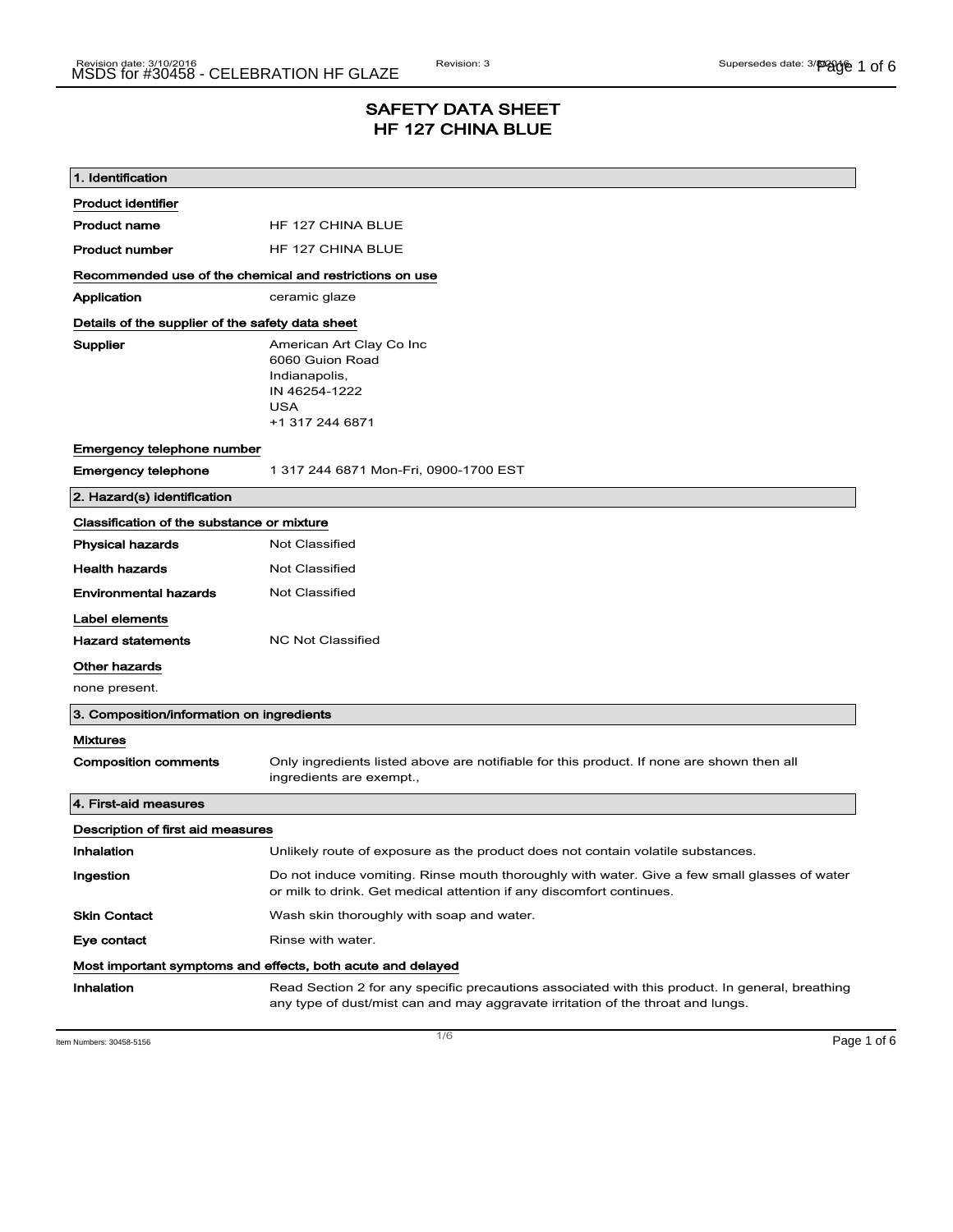| Ingestion                                                    | Read Section 2 for any specific precautions associated with the use of this product. Products<br>with specific warnings about ingestion will give guidance there.                                                                                                                                           |
|--------------------------------------------------------------|-------------------------------------------------------------------------------------------------------------------------------------------------------------------------------------------------------------------------------------------------------------------------------------------------------------|
| <b>Skin contact</b>                                          | Read Section 2 for any specific precautions associated with the use of this product. In general<br>most ceramic glazes, clays and special products will tend to have a drying effect on the skin<br>and may cause some sensitivity to users with sensitive skin.                                            |
| Eye contact                                                  | Read Section 2 for any specific precautions associated with the use of this product. In general<br>most ceramic and special products contain materials that maybe abrasive to eyes. Keeping<br>materials from contacting the eyes is prudent. If contact does occur, flush with clean water, do<br>not rub. |
|                                                              | Indication of immediate medical attention and special treatment needed                                                                                                                                                                                                                                      |
| Notes for the doctor                                         | Treat symptomatically.                                                                                                                                                                                                                                                                                      |
| 5. Fire-fighting measures                                    |                                                                                                                                                                                                                                                                                                             |
| Extinguishing media                                          |                                                                                                                                                                                                                                                                                                             |
| Suitable extinguishing media                                 | Use fire-extinguishing media suitable for the surrounding fire.                                                                                                                                                                                                                                             |
| Special hazards arising from the substance or mixture        |                                                                                                                                                                                                                                                                                                             |
| Specific hazards                                             | The product is not believed to present a hazard due to its physical nature.                                                                                                                                                                                                                                 |
| <b>Advice for firefighters</b>                               |                                                                                                                                                                                                                                                                                                             |
| Special protective equipment<br>for firefighters             | Use protective equipment appropriate for surrounding materials.                                                                                                                                                                                                                                             |
| 6. Accidental release measures                               |                                                                                                                                                                                                                                                                                                             |
|                                                              |                                                                                                                                                                                                                                                                                                             |
|                                                              | Personal precautions, protective equipment and emergency procedures                                                                                                                                                                                                                                         |
| <b>Personal precautions</b>                                  | For personal protection, see Section 8.                                                                                                                                                                                                                                                                     |
| <b>Environmental precautions</b>                             |                                                                                                                                                                                                                                                                                                             |
| <b>Environmental precautions</b>                             | Please read Section 2 completely. If any environmental warnings such as; H411 or H412 are<br>listed in Section 2, please use appropriate procedures when disposing of product and<br>container. Do not put materials into waterways or sewers.                                                              |
| Methods and material for containment and cleaning up         |                                                                                                                                                                                                                                                                                                             |
| Methods for cleaning up                                      | Collect spillage for reclamation or absorb in vermiculite, dry sand or similar material.                                                                                                                                                                                                                    |
| Reference to other sections                                  | For waste disposal, see Section 13. For personal protection, see Section 8.                                                                                                                                                                                                                                 |
| 7. Handling and storage                                      |                                                                                                                                                                                                                                                                                                             |
| Precautions for safe handling                                |                                                                                                                                                                                                                                                                                                             |
| Usage precautions                                            | Read label before use. Do not eat, drink or smoke when using this product. Good personal<br>hygiene procedures should be implemented. Wash hands and any other contaminated areas<br>of the body with soap and water before leaving the work site.                                                          |
| Conditions for safe storage, including any incompatibilities |                                                                                                                                                                                                                                                                                                             |
| <b>Storage precautions</b>                                   | Store in tightly-closed, original container in a dry and cool place.                                                                                                                                                                                                                                        |
| Specific end uses(s)                                         |                                                                                                                                                                                                                                                                                                             |
| Specific end use(s)                                          | The identified uses for this product are detailed in Section 1.2.                                                                                                                                                                                                                                           |

Item Numbers: 30458-5156 **Page 2 of 6**  $\overline{2/6}$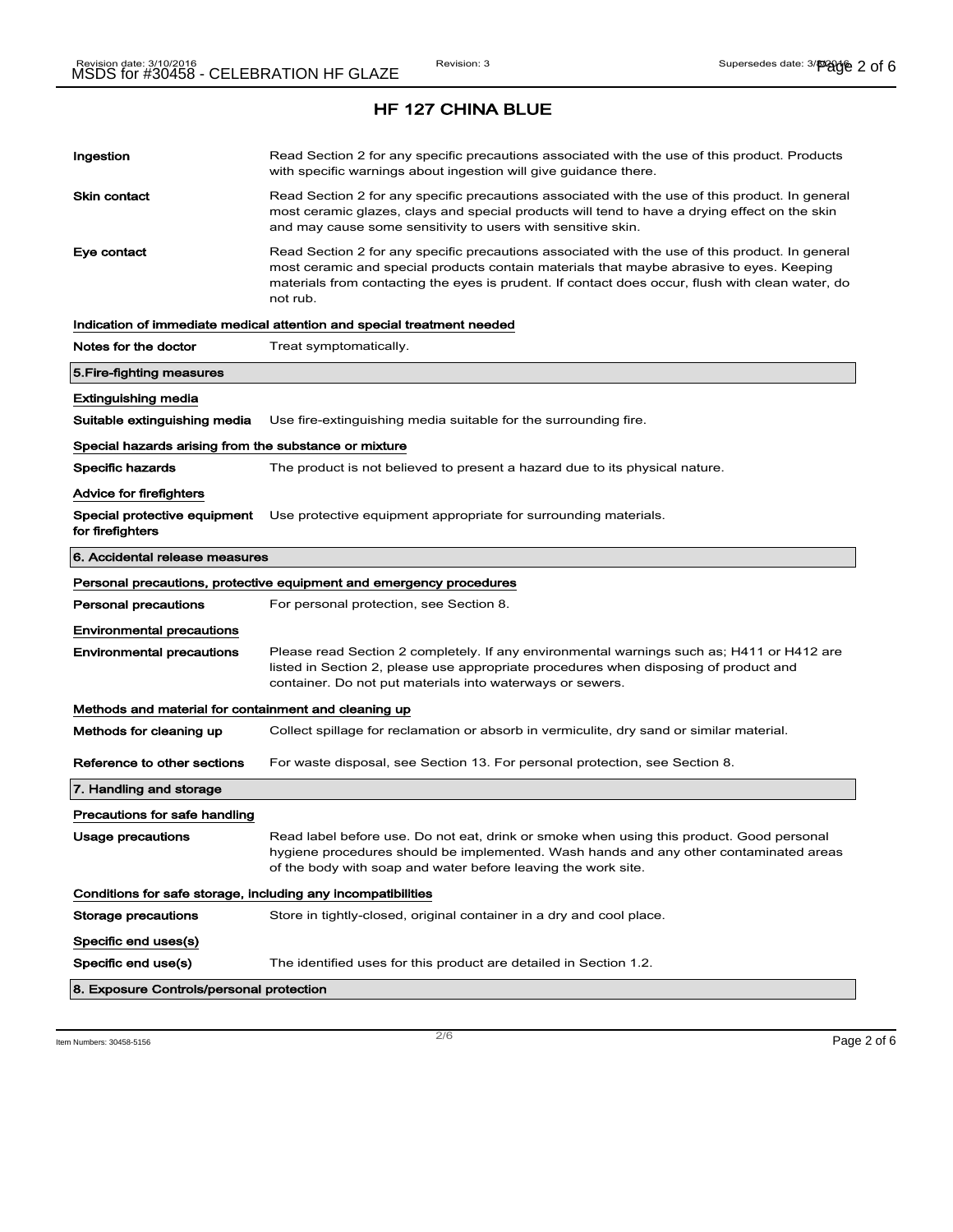| Ingredient comments                 | Only ingredients listed n Section 3 are notifiable for this product. If none are shown then all<br>ingredients are exempt.                                                                                           |
|-------------------------------------|----------------------------------------------------------------------------------------------------------------------------------------------------------------------------------------------------------------------|
| <b>Exposure controls</b>            |                                                                                                                                                                                                                      |
| Appropriate engineering<br>controls | No specific ventilations requirements unless the "FAN" pictogram is shown above or specified<br>in Section 2.                                                                                                        |
| Eye/face protection                 | No specific eye protection required unless the "EYE PROTECTION" pictogram is shown<br>above or specified in Section 2.                                                                                               |
| <b>Hand protection</b>              | No specific hand protection required unless the "HAND PROTECTION" pictogram is shown<br>above or specified in Section 2.                                                                                             |
| Hygiene measures                    | Using good personal hygiene practices is always appropriate. Keeping a clean work space,<br>cleaning up properly when done, and not eating, drinking or smoking when using this product.                             |
| <b>Respiratory protection</b>       | No specific respiratory protection required unless the "RESPIRATOR" pictogram is shown<br>above or specified in Section 2. Using the appropriate certified protection for the operation is<br>important if required. |

#### 9. Physical and Chemical Properties

# Information on basic physical and chemical properties

| Appearance                                      | Colored liquid.           |
|-------------------------------------------------|---------------------------|
| Color                                           | Various colors.           |
| Odor                                            | Almost odorless.          |
| Odor threshold                                  | No information available. |
| рH                                              | 6-8                       |
| <b>Melting point</b>                            | No information available. |
| Initial boiling point and range                 | No information available. |
| <b>Flash point</b>                              | No information available. |
| <b>Evaporation rate</b>                         | No information available. |
| Flammability (solid, gas)                       | No information available. |
| Upper/lower flammability or<br>explosive limits | No information available. |
| Vapour pressure                                 | No information available. |
| <b>Relative density</b>                         | Greater than 1.0          |
| Solubility(ies)                                 | Not applicable.           |
| <b>Partition coefficient</b>                    | No information available. |
| Auto-ignition temperature                       | Not applicable.           |
| <b>Decomposition Temperature</b>                | No information available. |
| <b>Viscosity</b>                                | No information available. |
| <b>Explosive properties</b>                     | none                      |
| <b>Oxidising properties</b>                     | none                      |
| Other information                               | Not applicable.           |

Item Numbers: 30458-5156 **Page 3 of 6**  $\overline{3/6}$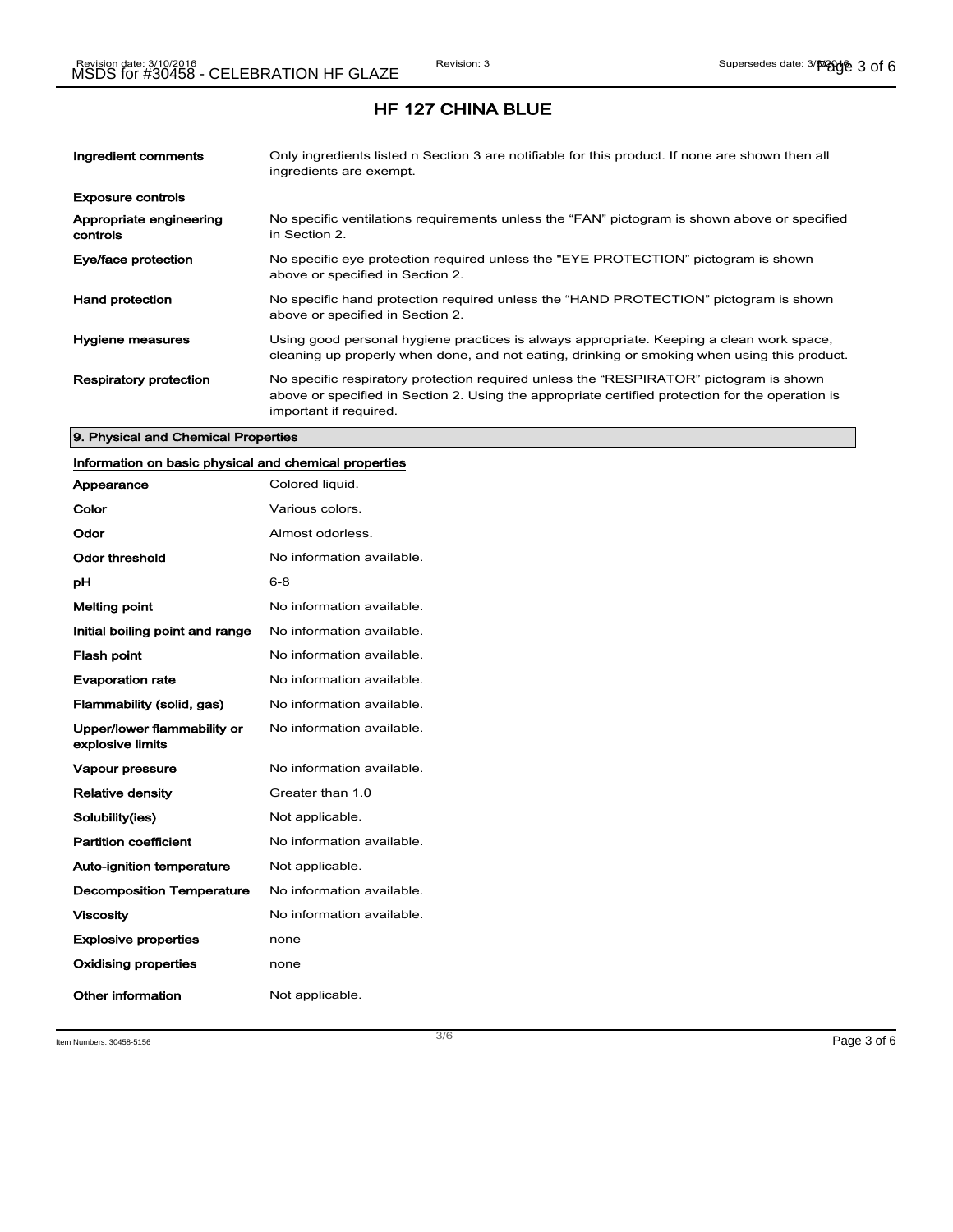## HF 127 CHINA BLUE

| 10. Stability and reactivity              |                                                                                                                                                                                                                                                |
|-------------------------------------------|------------------------------------------------------------------------------------------------------------------------------------------------------------------------------------------------------------------------------------------------|
| Reactivity                                | There are no known reactivity hazards associated with this product.                                                                                                                                                                            |
| <b>Stability</b>                          | No particular stability concerns.                                                                                                                                                                                                              |
| Possibility of hazardous<br>reactions     | None known.                                                                                                                                                                                                                                    |
| Conditions to avoid                       | None known.                                                                                                                                                                                                                                    |
| <b>Materials to avoid</b>                 | None known.                                                                                                                                                                                                                                    |
| Hazardous decomposition<br>products       | None known.                                                                                                                                                                                                                                    |
| 11. Toxicological information             |                                                                                                                                                                                                                                                |
| Information on toxicological effects      |                                                                                                                                                                                                                                                |
| <b>Toxicological effects</b>              | Please read Section 2 thoroughly to understand the toxicological risks, (if any) and<br>precautions for safe use (if any).                                                                                                                     |
| Skin corrosion/irritation                 |                                                                                                                                                                                                                                                |
| <b>Skin sensitization</b>                 |                                                                                                                                                                                                                                                |
| <b>Skin sensitisation</b>                 | Based on available data the classification criteria are not met.                                                                                                                                                                               |
| Eye contact                               | May cause temporary eye irritation.                                                                                                                                                                                                            |
| 12. Ecological Information                |                                                                                                                                                                                                                                                |
| Ecotoxicity                               | Please read Section 2 completely. If any environmental warnings such as; H411 or H412 are<br>listed in Section 2, please use appropriate procedures when disposing of product and<br>container. Do not put materials into waterways or sewers. |
| Toxicity                                  |                                                                                                                                                                                                                                                |
| Toxicity                                  | Please read Section 2 completely. If any environmental warnings such as; H411 or H412 are<br>listed in Section 2, please use appropriate procedures when disposing of product and<br>container. Do not put materials into waterways or sewers. |
| Persistence and degradability             |                                                                                                                                                                                                                                                |
| Persistence and degradability             | No data available.                                                                                                                                                                                                                             |
| <b>Biodegradation</b>                     | Not inherently biodegradable.                                                                                                                                                                                                                  |
| <b>Bioaccumulative potential</b>          |                                                                                                                                                                                                                                                |
| <b>Partition coefficient</b>              | No information available.                                                                                                                                                                                                                      |
| Mobility in soil                          |                                                                                                                                                                                                                                                |
| <b>Mobility</b>                           | Semi-mobile.                                                                                                                                                                                                                                   |
| <b>Results of PBT and vPvB assessment</b> |                                                                                                                                                                                                                                                |
| Results of PBT and vPvB<br>assessment     | This product does not contain any substances classified as PBT or vPvB.                                                                                                                                                                        |
| Other adverse effects                     |                                                                                                                                                                                                                                                |

Item Numbers: 30458-5156 **Page 4 of 6**  $\overline{a}$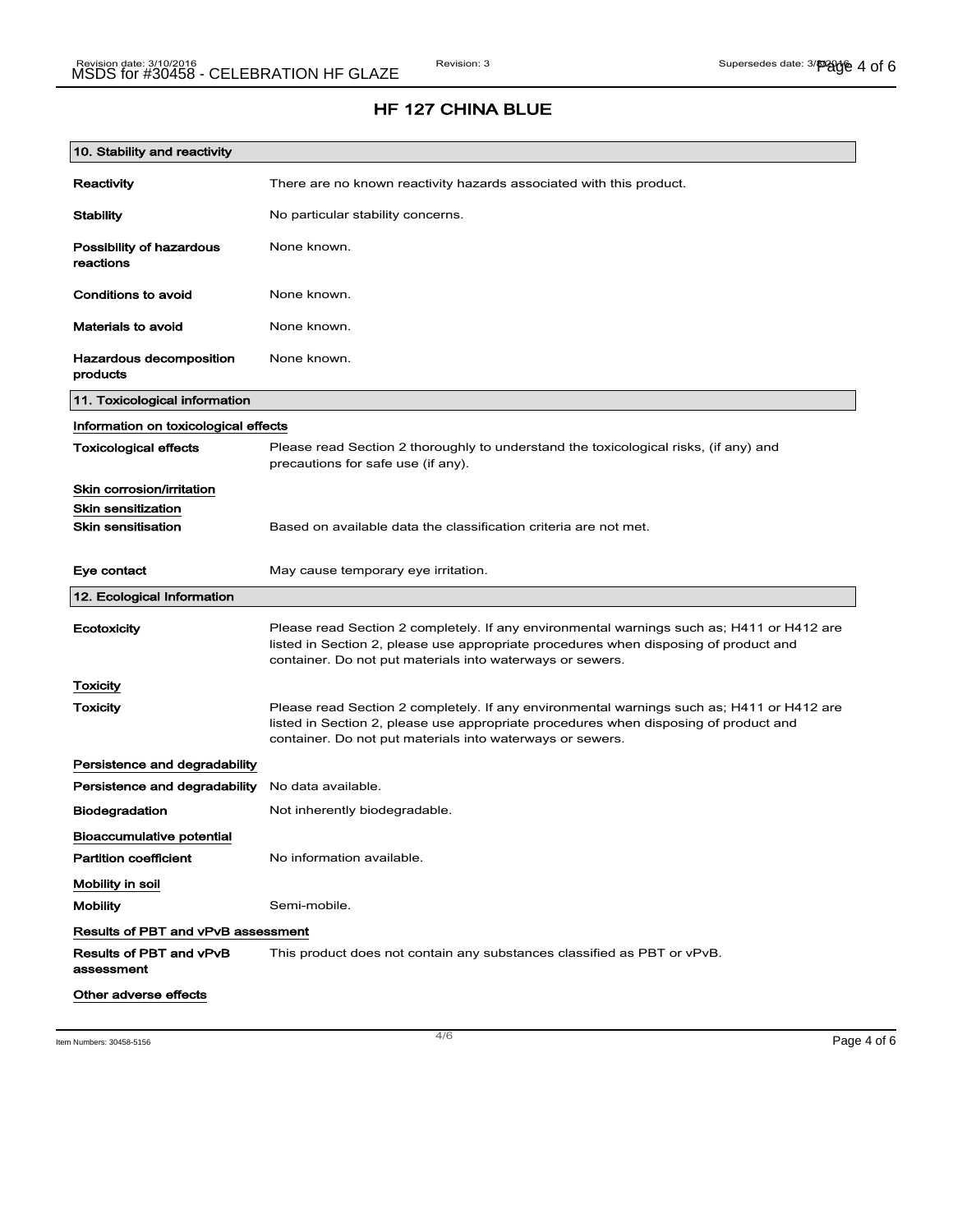| Other adverse effects                                                                                                                                                                                                                             | None known.                                                                                                                                                                                  |
|---------------------------------------------------------------------------------------------------------------------------------------------------------------------------------------------------------------------------------------------------|----------------------------------------------------------------------------------------------------------------------------------------------------------------------------------------------|
| 13. Disposal considerations                                                                                                                                                                                                                       |                                                                                                                                                                                              |
| Waste treatment methods                                                                                                                                                                                                                           |                                                                                                                                                                                              |
| General information                                                                                                                                                                                                                               | Dispose of waste product or used containers in accordance with local regulations When<br>handling waste, the safety precautions applying to handling of the product should be<br>considered. |
| 14. Transport information                                                                                                                                                                                                                         |                                                                                                                                                                                              |
| General                                                                                                                                                                                                                                           | The product is not covered by international regulations on the transport of dangerous goods<br>(IMDG, IATA, DoT).                                                                            |
| UN Number                                                                                                                                                                                                                                         |                                                                                                                                                                                              |
| Not applicable.                                                                                                                                                                                                                                   |                                                                                                                                                                                              |
| UN proper shipping name                                                                                                                                                                                                                           |                                                                                                                                                                                              |
| Not applicable.                                                                                                                                                                                                                                   |                                                                                                                                                                                              |
| Transport hazard class(es)                                                                                                                                                                                                                        |                                                                                                                                                                                              |
| No transport warning sign required.                                                                                                                                                                                                               |                                                                                                                                                                                              |
| Packing group                                                                                                                                                                                                                                     |                                                                                                                                                                                              |
| Not applicable.                                                                                                                                                                                                                                   |                                                                                                                                                                                              |
| <b>Environmental hazards</b>                                                                                                                                                                                                                      |                                                                                                                                                                                              |
| <b>Environmentally Hazardous Substance</b><br>Please refer to Section 2 for any environmental hazards associated with this product. If H411/H412 warnings are shown then<br>please verify packaging and labeling requirements for larger volumes. |                                                                                                                                                                                              |
| Special precautions for user                                                                                                                                                                                                                      |                                                                                                                                                                                              |
| Not applicable.                                                                                                                                                                                                                                   |                                                                                                                                                                                              |
| <b>Transport in bulk according to</b> Not applicable.<br>Annex II of MARPOL 73/78<br>and the IBC Code                                                                                                                                             |                                                                                                                                                                                              |
| 15. Regulatory information                                                                                                                                                                                                                        |                                                                                                                                                                                              |
| <b>US State Regulations</b><br>None of the ingredients are listed or exempt.                                                                                                                                                                      | California Proposition 65 Carcinogens and Reproductive Toxins                                                                                                                                |
| Inventories<br>Canada - DSL/NDSL<br>The following ingredients are not listed or exempt:<br><b>US-TSCA</b>                                                                                                                                         |                                                                                                                                                                                              |
| The following ingredients are not listed or exempt:                                                                                                                                                                                               |                                                                                                                                                                                              |

#### US - TSCA 12(b) Export Notification

The following ingredients are not listed or exempt:

16. Other information